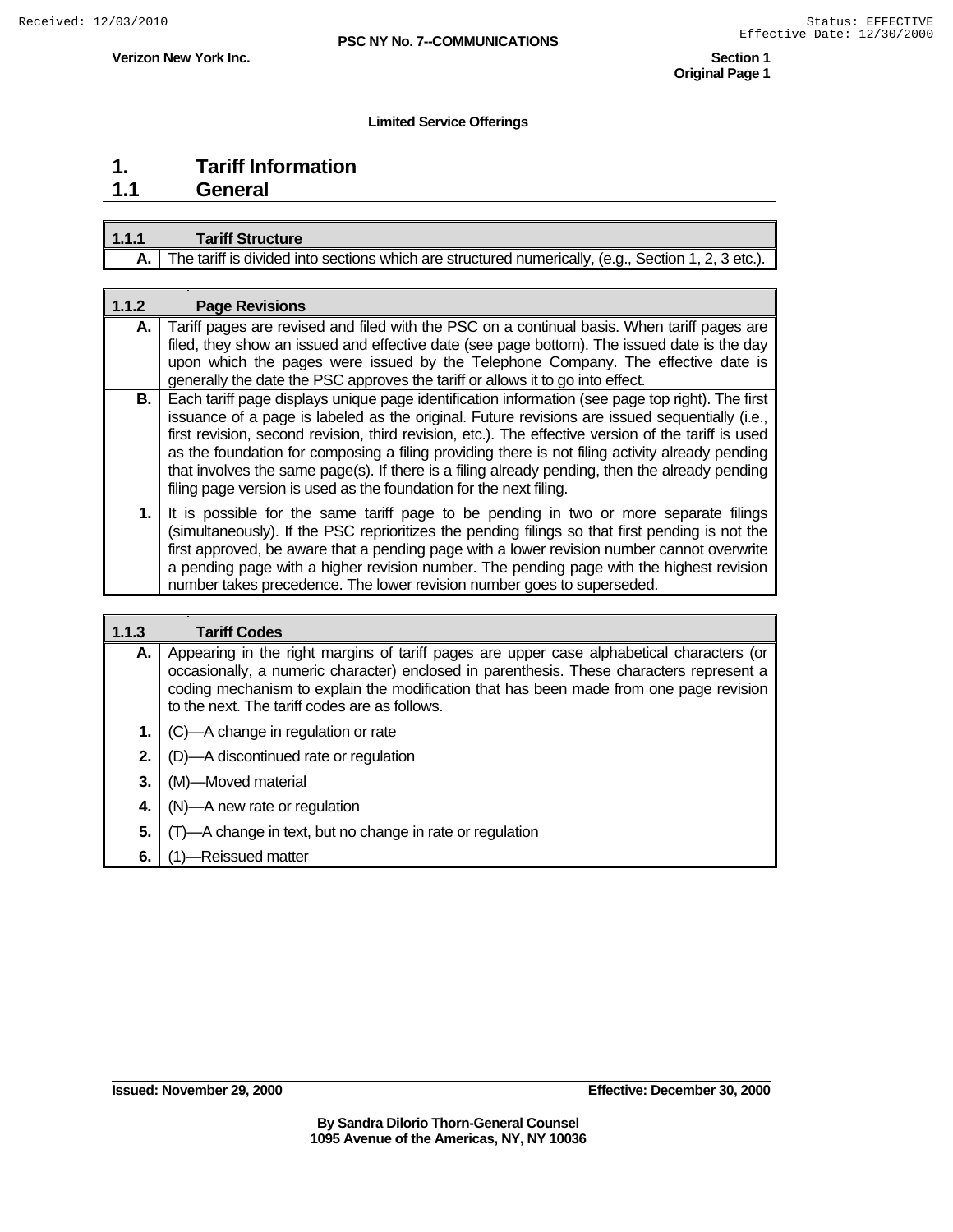$\overline{\mathbf{1}}$ 

**Verizon New York Inc. Section 1** 

**1st Revised Page 2 Superseding Original Page 2**

**Limited Service Offerings**

# **1. Tariff Information**

**1.2 Referencing**

| 1.2.1 | <b>Reference to Other Tariffs</b>                                                                  |     |
|-------|----------------------------------------------------------------------------------------------------|-----|
| А.    | Whenever reference is made in this tariff to other tariffs of the Telephone Company, the           |     |
|       | reference is to the tariffs in force as of the effective date of this tariff, and to amendments    |     |
|       | thereto and successive issues thereof. The regulations, rates and charges contained herein         |     |
|       | are in addition to the applicable regulations, rates and charges specified in other tariffs of the |     |
|       | Telephone Company which may be referenced.                                                         |     |
|       | <b>B.</b>   P.S.C. No. 15 provisions pertaining to special charges state that where the Telephone  | (T) |
|       | Company furnishes a facility or service for which a rate or charge is not specified in the         |     |
|       | Telephone Company's tariffs, charges based on cost apply. Those tariff provisions enable           |     |
|       | the Telephone Company to be responsive to the unique communications requirements of                |     |
|       | individual customers. Each of the Telephone Company's tariffs for specialized services (e.g.,      |     |
|       | mobile, video and program) contains similar provisions.                                            |     |

| 1.2.2 | <b>Trademarks and Service Marks</b>                                                                                                                                                                                                                                                                                                                                                                                                                                                                                                                                                                                      |
|-------|--------------------------------------------------------------------------------------------------------------------------------------------------------------------------------------------------------------------------------------------------------------------------------------------------------------------------------------------------------------------------------------------------------------------------------------------------------------------------------------------------------------------------------------------------------------------------------------------------------------------------|
| А.    | Many of the designations used by the Telephone Company to distinguish its products and<br>services are claimed as trademarks or service marks. Rather than printing a trademark<br>symbol with every occurrence of a trademarked or service marked product name as it is<br>used throughout this tariff, let it be stated that when using the names of the Telephone<br>Company products and services herein, such use is in an editorial fashion. Following are the<br>proper use names of the Telephone Company trademarks and service marks that are<br>referred to herein in terms of product and service offerings. |
| В.    | <b>Registered Service Marks</b>                                                                                                                                                                                                                                                                                                                                                                                                                                                                                                                                                                                          |
| 1.    | <b>INTELLIPATH II® Service</b>                                                                                                                                                                                                                                                                                                                                                                                                                                                                                                                                                                                           |
| C.    | <b>Registered Trademark/Service Marks</b>                                                                                                                                                                                                                                                                                                                                                                                                                                                                                                                                                                                |
| 1.    | There are no such designations contained in this tariff.                                                                                                                                                                                                                                                                                                                                                                                                                                                                                                                                                                 |